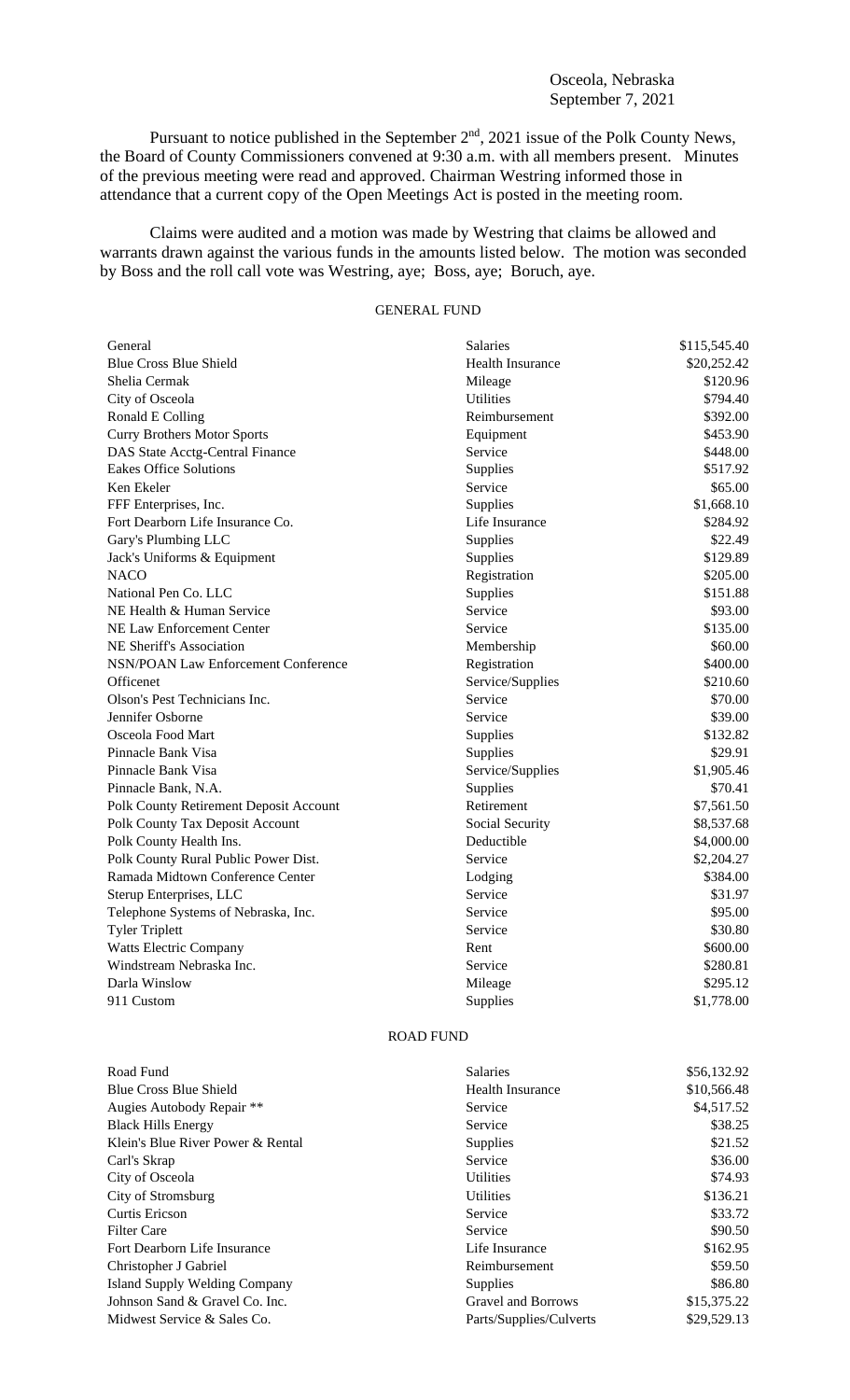| Osceola Implement & Supply Inc.      | <b>Supplies</b> | \$133.62   |
|--------------------------------------|-----------------|------------|
| Osceola Tire & Sales                 | Service         | \$17.00    |
| Polk County Clerk                    | Retirement      | \$3,567.50 |
| Polk County Tax Deposit Account      | Social Security | \$4,244.27 |
| Polk County Rural Public Power Dist. | Service         | \$203.53   |
| PowerPlan                            | Service         | \$2,556.07 |
| Shelby Auto Clinic                   | <b>Supplies</b> | \$780.05   |
| Sterup Enterprises, LLC              | Service         | \$10.82    |
| <b>Truck Center Companies</b>        | Service         | \$1,452.68 |
| Village of Shelby                    | Service         | \$90.50    |
| Windstream Nebraska Inc.             | Service         | \$177.36   |
| Zee Medical Service                  | <b>Supplies</b> | \$100.90   |

### INHERITANCE TAX FUND

| Goveonnection, Inc. | Service | \$583.05   |
|---------------------|---------|------------|
| MIPS Inc.           | Service | \$3,546.00 |
| SMPC, LLC           | Service | \$498.00   |

### 911 EMERGENCY MANAGEMENT FUND

| Midwest Service & Sales Co. | <b>Supplies</b> | \$328.50 |
|-----------------------------|-----------------|----------|
| Windstream Nebraska Inc.    | Service         | \$256.48 |

#### WEED FUND

| AG Spray Equipment                          | Service     | \$290.06 |
|---------------------------------------------|-------------|----------|
| City of Osceola                             | Service     | \$73.52  |
| <b>Constellation Newenergy Gas Division</b> | Service     | \$8.09   |
| <b>NACO</b>                                 | <b>Dues</b> | \$40.00  |
| Polk County Rural Public Power District     | Service     | \$48.02  |

The following fees for the month of August were earned by the various offices and submitted to the County Treasurer. County Treasurer receipts show fees earned were credited to the appropriate county funds.

| Dwaine W. Ladwig, Sheriff     | \$1,066.94 |
|-------------------------------|------------|
| Debra S. Girard, County Clerk | \$4,949.36 |

The County Jail Report for the month of August was reviewed by the Board and approved.

The annual inventories of various county officials were reviewed by the Board and approved.

The county budget was reviewed by the Board. The County Budget hearing will be held on Tuesday, September 14<sup>th</sup> at 9:30 a.m.

Due to illness, Doug Nibbe with Globe Life Family Heritage Division was unable to keep his scheduled appointment with the Board.

Treasurer Swanson presented a letter from Mark Wyman requesting a refund of the 2020 real estate taxes overpaid on parcels #720020377 and #720044916 by Wynel, Inc. and himself respectfully. An overpayment was made due to the overreporting of acres on both parcels and the number of acres has now been corrected by the Assessor and approved by the Board of Equalization. A motion was made by Westring to approve the refund of the overpayment to both Wynel, Inc. and Mark Wyman as requested. The motion was seconded by Boruch and the roll call vote was Westring, aye; Boruch, aye; Boss, aye.

Highway Supt. Theis updated the Board on the work being done in the Road Dept. The visit from NEMA to review the sites damaged by the 2019 flooding was postponed at the request of NEMA. Windstream is planning to put fiber optics cables in the road ditches north of Osceola in the near future but water in the ditches is hampering their project. Sileage cutting and seed corn harvest season is just starting up and the crew will watch for areas where the additional harvest traffic will need additional maintenance for the roads. Platte County is moving forward on a project on the blacktop road south of Duncan that connects to Polk County's Q Boulevard and would like to enter into an interlocal agreement with Polk County to also improve Q Boulevard.